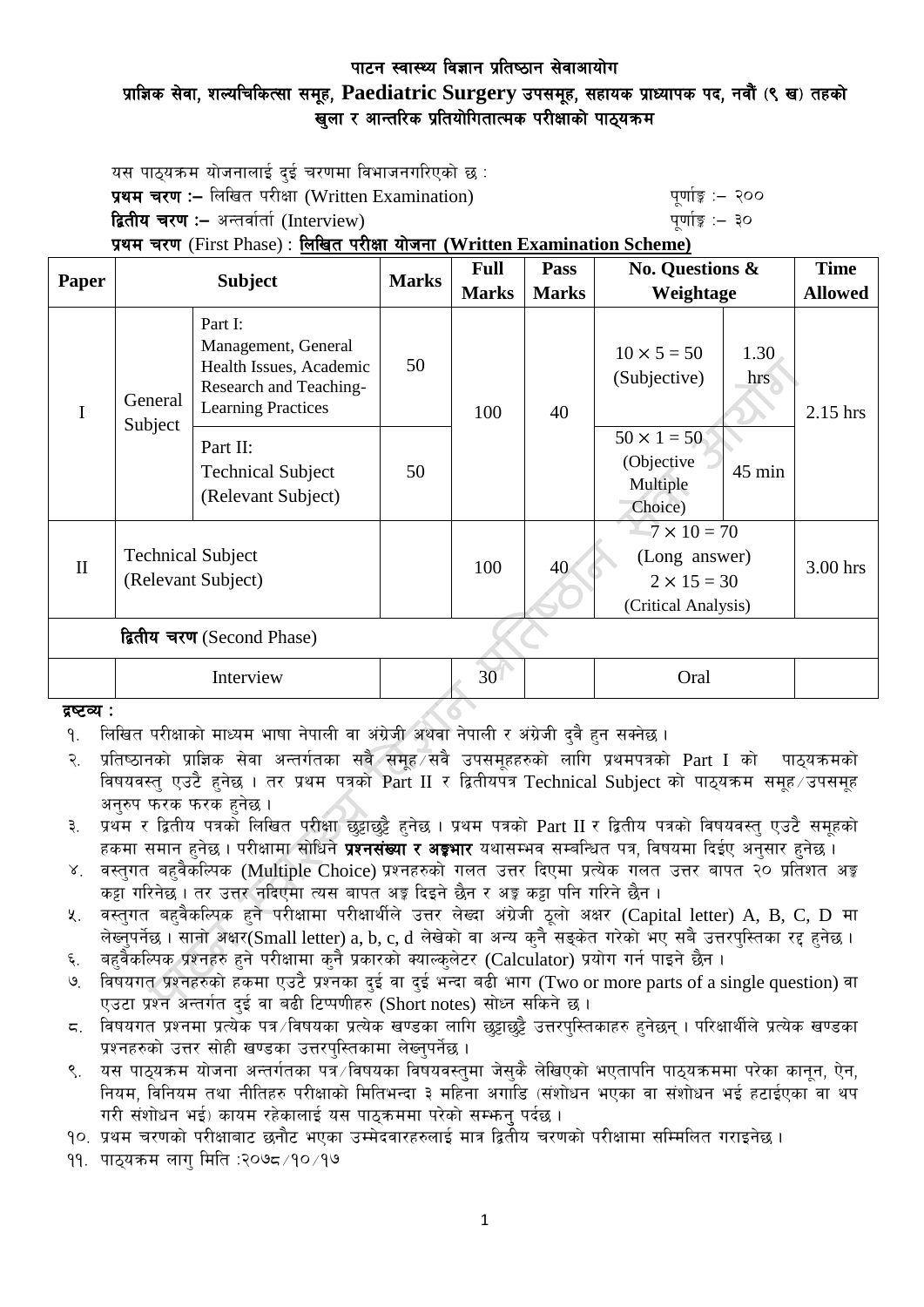# प्राज्ञिक सेवा, शल्यचिकित्सा समूह, Paediatric Surgery उपसमूह, सहायक प्राध्यापक पद, नवौं (९ ख) तहको ्.<br>खला र आन्तरिक प्रतियोगितात्मक परीक्षाको पाठयक्रम

# **Paper I: General Subject**

# **Part I:**

#### **(Management, General Health Issues, Academic Research and Teaching - Learning Practices) Section (A) - 25 Marks**

#### 1. **Management**

- 1.1. Health care management system in Nepal and other parts of the world
- 1.2. Fundamental principles of healthcare institution and hospital management.
- 1.3. Effective hospital management principles
- 1.4. Purpose of medical and non-medical data and records
- 1.5. Ethics and responsibility of management
- 1.6. Concept of management and its application in health care including hospital
	- 1.7.1 Management: Concept, principles, functions, scope and role, level and skills of manager
	- 1.7.2 Planning: Concept, principles, nature, types, instruments and steps
	- 1.7.3 Leadership: Concept, function, leadership styles, leadership and management
	- 1.7.4 Coordination: Concept, types, techniques of effective coordination
	- 1.7.5 Communication and counselling: Concept, communication processes and barrier to effective communication, techniques for improving communication
	- 1.7.6 Decision making: Importance, types, rational process of decision making, problem solving techniques, improving decision making
	- 1.7.7 Participative management: Concept, advantage and disadvantage, techniques of participation
	- 1.7.8 Time management: Concept, essential factors and strategies for effective time management
	- 1.7.9 Conflict management: Concept, approaches to conflict, levels of conflict, causes of conflict and strategies for conflict management
	- 1.7.10 Stress management: Concept, causes and sources of stress, techniques of stress management
	- 1.7.11 Change management: Concept, sources of organizational change, resistance to change, management of resistance to change
	- 1.7.12 Appreciative inquiry: Concept, basic principle and management
	- 1.7.13 Human resource management: Concept, functions and different aspects
	- 1.7.14 Health manpower recruitment and development
	- 1.7.15 Financial management: Concept, approaches, budget formulation and implementation, Auditing and topics related to fiscal administration

# 2. **General Health Issues**

- 2.1. Present constitution of federal republic of Nepal (including health and welfare issues)
- 2.2. Organizational structure of Ministry of Health at national/federal, regional/state, district (if applicable), municipal and village council level
- 2.3. Professional council and related regulations
- 2.4. National Health Policy
- 2.5. Health Service Act and Regulation
- 2.6. Second Long term health plan
- 2.7. Health Management Information System, forms, indicators, annual reports
- 2.8. Human Development Indices, Sustainable Development Goals
- 2.9. Health volunteers in the national health system, its rationale, use and effectiveness
- 2.10. Local governance and community participation in health service delivery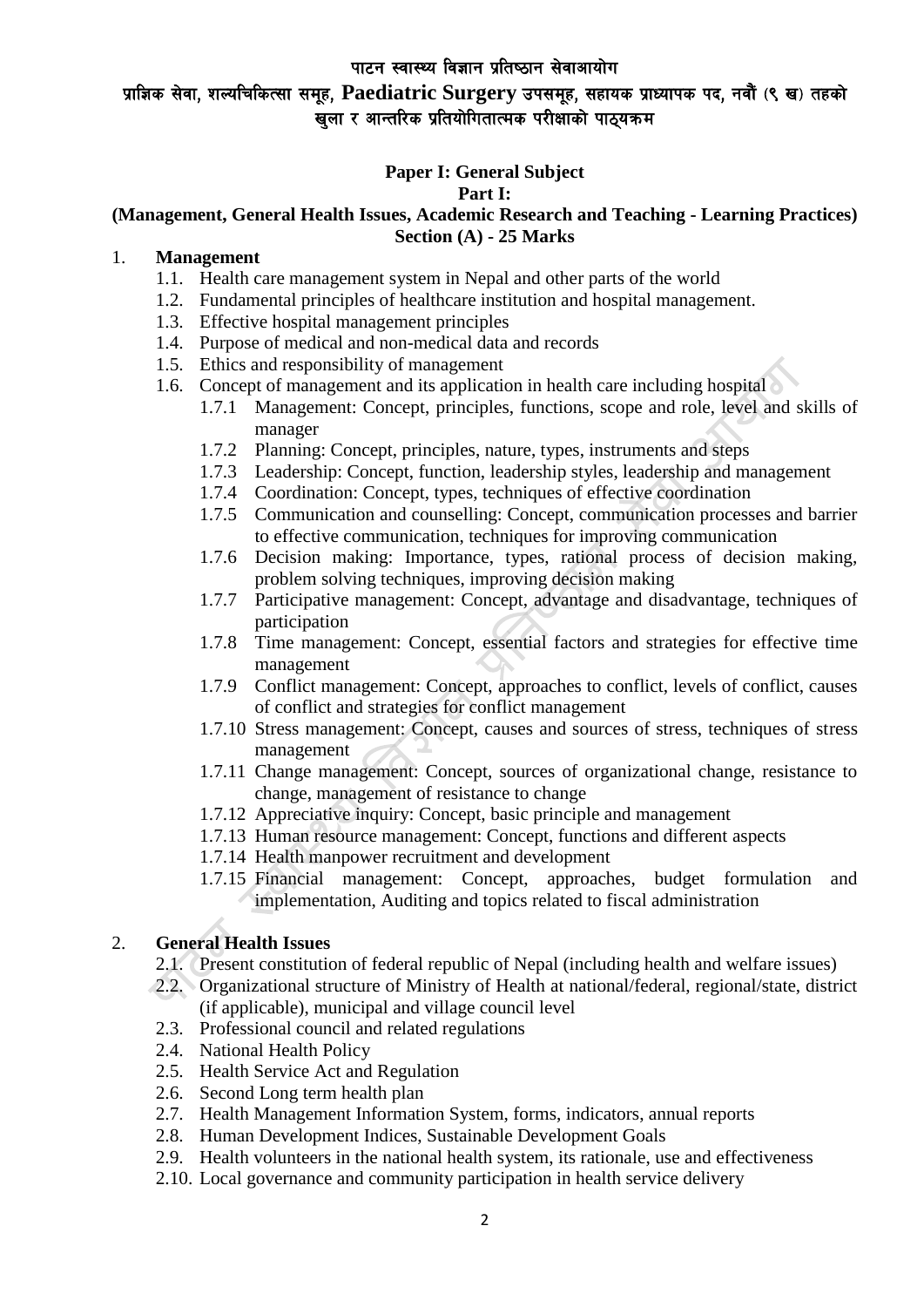# प्राज्ञिक सेवा, शल्यचिकित्सा समूह, Paediatric Surgery उपसमूह, सहायक प्राध्यापक पद, नवौं (९ ख) तहको ...<br>खुला र आन्तरिक प्रतियोगितात्मक परीक्षाको पाठ्यक्रम

- 2.11. Health Insurance and financing in health care
- 2.12. Alternative health care system: Ayurveda, homeopathy, Unani, Chinese etc.
- 2.13. Indigenous and traditional faith health and health practices
- 2.14. International Health Agencies: Roles and responsibilities of WHO, UNICEF, UNFPA, Inter-agency relationships, Government-agency coordination: Joint Annual Review meeting
- 2.15. Supervision, types and its usage in health sector
- 2.16. Monitoring and evaluation system in health sector
- 2.17. National Health Training Centre
- 2.18. National and International Disaster Plan, Coordination
- 2.19. Patan Academy of Health Sciences Act, Mission, Goals, Organogram
- 2.20. Scope and function of Patan Academy of Health Sciences executive bodies (senate, executive committee, academic council, faculty board, hospital management committee, subject committee), various other committees

### **Section (B) - 25 Marks**

#### 3. **Academic Research**

- 3.1 Ethics, Bio-ethics and Professionalism
- 3.2 Human dignity and Human Right
- 3.3 Benefit and Harm
- 3.4 Autonomy and Individual responsibility
- 3.5 Consent and capacity to consent
- 3.6 Privacy and confidentiality
- 3.7 Respect for humans and personal integrity
- 3.8 Non-discrimination and non-stigmatization
- 3.9 Respect for cultural diversity and pluralism
- 3.10 National Health Research Council (NHRC) and its guidelines
- 3.11 Research process: ethical research proposal development, research principles, methods and materials, conclusion/recommendation/lesson learnt, commonly used referencing styles
- 3.12 IRB/IRC forms, types, use, importance; getting IRB/IRC clearance
- 3.13 Ethics on research methodology: sample selection, sample size calculation, ensuring reliability and validity of the instruments as well as methods proposed for health research
- 3.14 Quantitative and Qualitative studies
- 3.15 Data analysis (data visualization, descriptive statistics, inferential statistics with statistical hypotheses and appropriate tools/methods for quantitative studies; theme and code generation, thematic analysis, content analysis, grounded theory for qualitative and triangulation for mixed method studies)
- 3.16 Research ethics on vulnerable and non-vulnerable population
- 3.17 Research proposal/protocol/publication:
- 3.18 Publication ethics, plagiarism including self-plagiarism

#### 4. **Teaching - Learning, Assessment and Evaluation**

- 4.1 Lancet Commission Report on Education of Health Professionals
- 4.2 Adult learning: Theories, principles, use, importance and outcomes, Adragogy vs. Pedagogy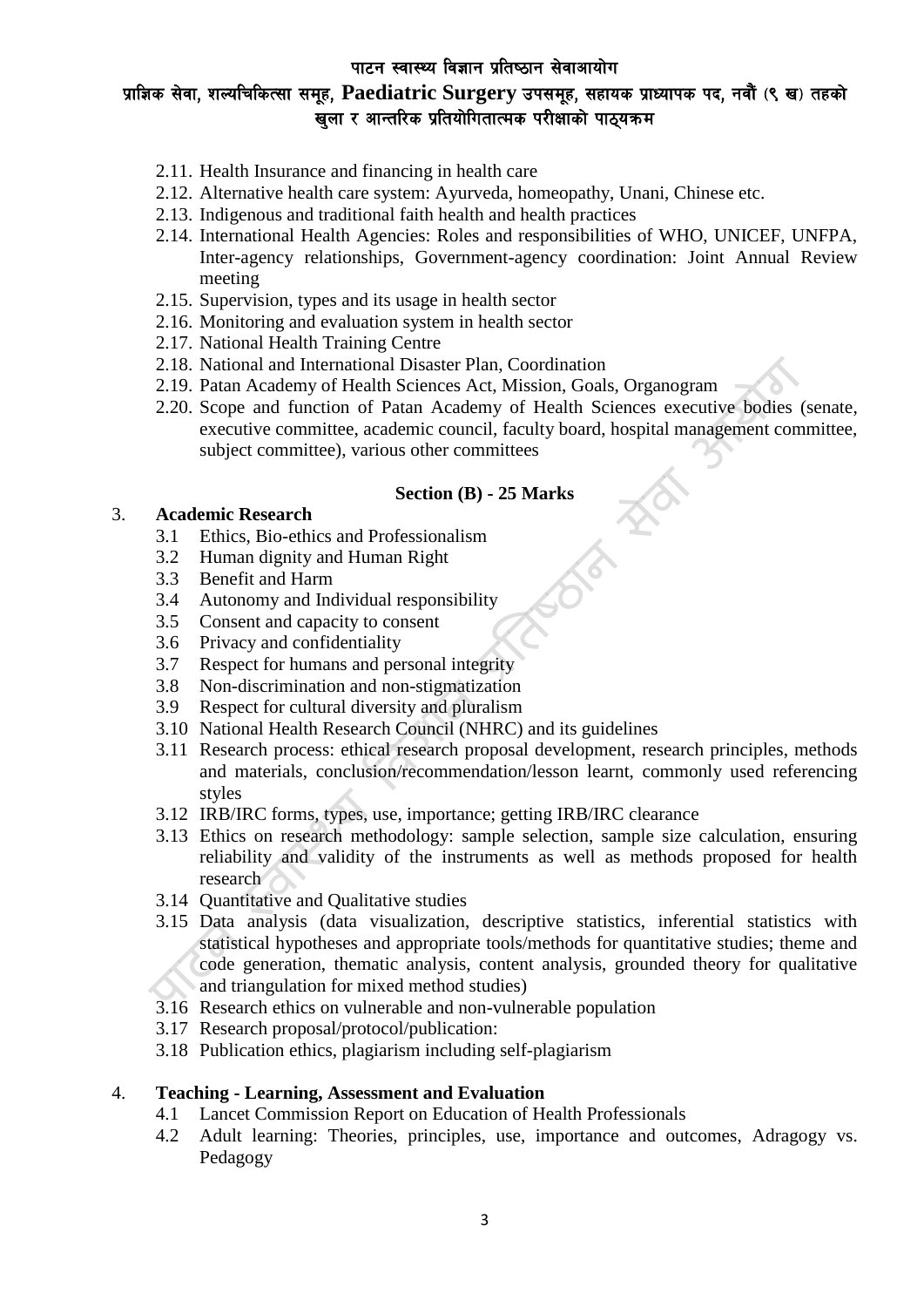# प्राज्ञिक सेवा, शल्यचिकित्सा समूह, Paediatric Surgery उपसमूह, सहायक प्राध्यापक पद, नवौं (९ ख) तहको ्.<br>खला र आन्तरिक प्रतियोगितात्मक परीक्षाको पाठयक्रम

- 4.3 Conventional teaching learning: Didactic lectures, Teacher centred approaches, use and importance
- 4.4 Surface learning, deep learning and metacognition
- 4.5 Integrated teaching: Genesis, use, importance and outcomes
- 4.6 Problem-based learning: Genesis, use, importance and outcomes
- 4.7 SPICES model its use, importance and outcomes
- 4.8 Socialization, self-directed learning, mentoring, role model
- 4.9 Community orientation/community posting, re-orientation of medical education camp, community based learning and community engaged teaching-learning methods/models, use, importance and outcomes
- 4.10 Outcome Based Education (Competency-based Medical/Health Professions Education): Genesis, use, importance and outcomes
- 4.11 Experiential learning, Reflective practice, Feedback and feed-forward, Situated learning, Co-operative learning, Communities of practice
- 4.12 Assessment of students
	- 4.12.1 Blueprinting (Table and specification) : use, importance and outcomes
	- 4.12.2 Bloom's taxonomy of cognitive, psychomotor and affective domains, use and importance
	- 4.12.3 Diagnostic, Formative, Summative and Professional exams
- 4.13 Assessment of knowledge: Selection methods like Multiple Choice Questions, Extended Matching Items and supply methods like Short Answer Question, Problem Based Question, Long Answer Question with or without model answers and marking schemes, unstructured, semi-structured and structured viva-voce examination, advantages and limitations, use and importance, outcomes and its use in quality control
- 4.14 Assessment of performance (in-vitro): Direct observation of skills in the simulated setting, lab, ward etc. with or without checklist, Objective Structured Practical Examination, Objective Structured Clinical Examination, Standardized patients, use and importance, analysis, quality assurance, outcomes and its use in quality control
- 4.15 Assessment of performance (in-vivo): Mini-Clinical Evaluation Exercise (Mini-CEX), Direct Observation of Procedural Skills (DOPS), Case-Based Discussion (CbD), OSATS/ PBA, Multi-Source feedback (360 degree evaluation) use and importance for competency based health professions education, analysis, quality assurance, outcomes and its use in quality control
- 4.16 Assessment of observable behaviours in small groups e.g. Problem Based Learning sessions, Community Based Learning and Education sessions, Clinical clerkship rotations
- 4.17 Evaluation: Difference between assessment and evaluation, theory of change and its use in health professions education, process and outcome evaluation, qualitative, quantitative and mixed methods used in evaluation of health professions education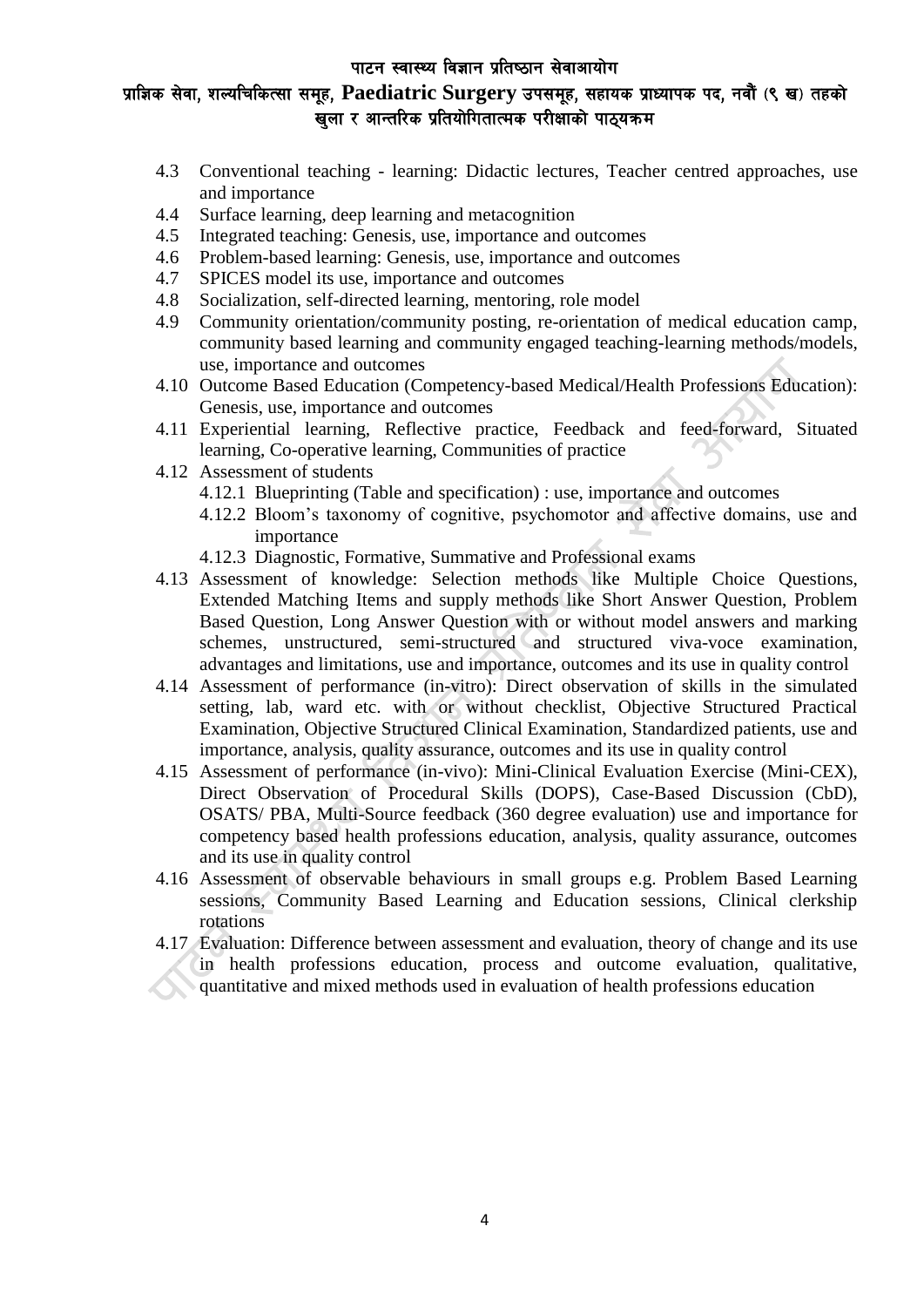# प्राज्ञिक सेवा, शल्यचिकित्सा समूह, Paediatric Surgery उपसमूह, सहायक प्राध्यापक पद, नवौं (९ ख) तहको ्.<br>खला र आन्तरिक प्रतियोगितात्मक परीक्षाको पाठयक्रम

# **Paper I Part II: Technical Subject Section (C) - 25 Marks**

# 1. **Basic sciences and principles of Pediatric Surgery**

- 1.1 Knowledge of embryology, applied anatomy, physiology, biochemistry relevant to pediatric surgery
- 1.2 Physiology of fluid and electrolytes, temperature regulation, metabolism, nutrition, growth and development
- 1.3 Normal developmental milestones in children
- 1.4 Gross developmental deformities in pediatric age group<br> **Trauma**<br>
2.1 Blunt Abdominal Trauma.<br>
2.2 Burns<br>
2.3 Child abuse<br> **General**<br>
3.1 Perioperative fluid:

# 2. **Trauma**

- 2.1 Blunt Abdominal Trauma.
- 2.2 Burns
- 2.3 Child abuse

# 3. **General**

- 3.1 Perioperative fluid management
- 3.2 Thermoregulation in a Neonate
- 3.3 Transport of a Surgical neonate

### 4. **Recent Advances**

4.1 Should be able to discuss recent advances in the field of pediatric surgery

# **Section (D) - 25 Marks**

### 5. **Clinical Surgery**

### 5.1 **Head & Neck**

- 5.1.1 Cystic Hygroma
- 5.1.2 Torticollis Sternocleidomastoid Tumor
- 5.1.3 Branchial Cyst & Fistula
- 5.1.4 Thyroglossal Cyst & fistula
- 5.1.5 Cervical Adenitis
- 5.1.6 Cystic Lesions in floor of the mouth (Ranula, Sublingual Dermoid
- 5.1.7 Pierre- Robin Assosciation
- 5.1.8 Vascular Malformations and Tumors

# 5.2 **Thorax**

- 5.2.1 Acute Respiratory Distress
- 5.2.2 Pleural Collections (Pneumothorax, Pleural effusion, Chylo thorax, Empyema
- 5.2.3 Congenital Lobar Emphysema
- 5.2.4 Congenital Cystic Adenomatoid Malformation
- 5.2.5 Lung Abscess
- 5.2.6 Esophageal Atresia
- 5.2.7 Congenital Diaphramatic Hernia
- 5.2.8 Medistinal Masses
- 5.2.9 Thoracic Duplication Cysts
- 5.2.10 Achalasia Cardia
- 5.2.11 Gastro- esophageal reflux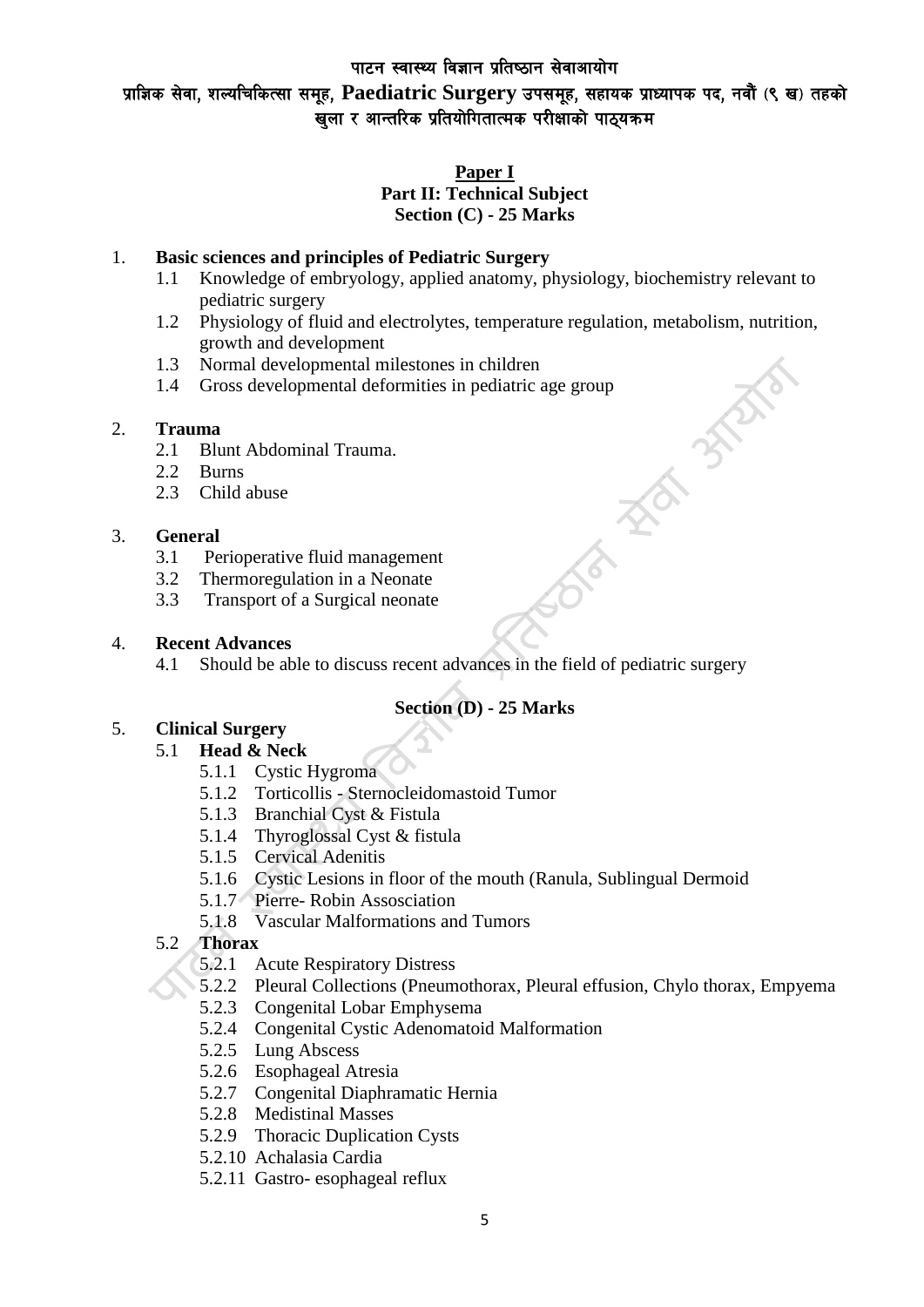प्राज्ञिक सेवा, शल्यचिकित्सा समूह, Paediatric Surgery उपसमूह, सहायक प्राध्यापक पद, नवौं (९ ख) तहको .<br>खुला र आन्तरिक प्रतियोगितात्मक परीक्षाको पाठ्यक्रम

# 5.3 **Abdominal**

- 5.3.1 Cong. Pyloric Stenosis
- 5.3.2 Gastric Volvulus
- 5.3.3 Duodenal Obstructions
- 5.3.4 Malrotation of Gut
- 5.3.5 Intestinal Atresia
- 5.3.6 Intussusception
- 5.3.7 Meckels Diverticulum / Ommphalo mesenteric duct lesions.

**BANK®** 

- 5.3.8 Duplication Cysts of Bowel
- 5.3.9 Necrotizing Enterocolitis
- 5.3.10 Hirschsprungs Disease
- 5.3.11 Ano- rectal Anomalies
- 5.3.12 GIT Bleeding.
- 5.3.13 Neonatal Intestinal Obstruction
- 5.3.14 Approach to abdominal masses
- 5.3.15 Appendicitis
- 5.3.16 Approach to Acute Abdominal Pain
- 5.3.17 Abdominal wall defects Gastroschisis, Omphacocele
- 5.3.18 Trichobezoar

#### 5.4 **Hepato- Biliary**

- 5.4.1 Biliary Atresia
- 5.4.2 Choledochal Cyst
- 5.4.3 Hydatid Cyst
- 5.4.4 Portal Hypertension
- 5.4.5 Liver Trauma
- 5.4.6 Liver Tumors

### 5.5 **Genito- Urinary**

- 5.5.1 Hydrocele & Hernia / Umbilical Hernia
- 5.5.2 Undescended Testis
- 5.5.3 Hypospadias
- 5.5.4 Urinary tract infections in Children Evaluation
- 5.5.5 Inter Sex
- 5.5.6 Hydronephrosis
- 5.5.7 Megaureters
- 5.5.8 Vu Reflux
- 5.5.9 Posterior Urethral Valves
- 5.5.10 Torsion Testis (Acute Scrotum & groin swellings.
- 5.5.11 Extrophy Epispadias Complex
- 5.5.12 Genito- urinary Trauma

#### 5.6 **Neuro – Surgery**

- 5.6.1 Myelo-Meningocele
- 5.6.2 Encephalocele
- 5.6.3 Hydrocephalus